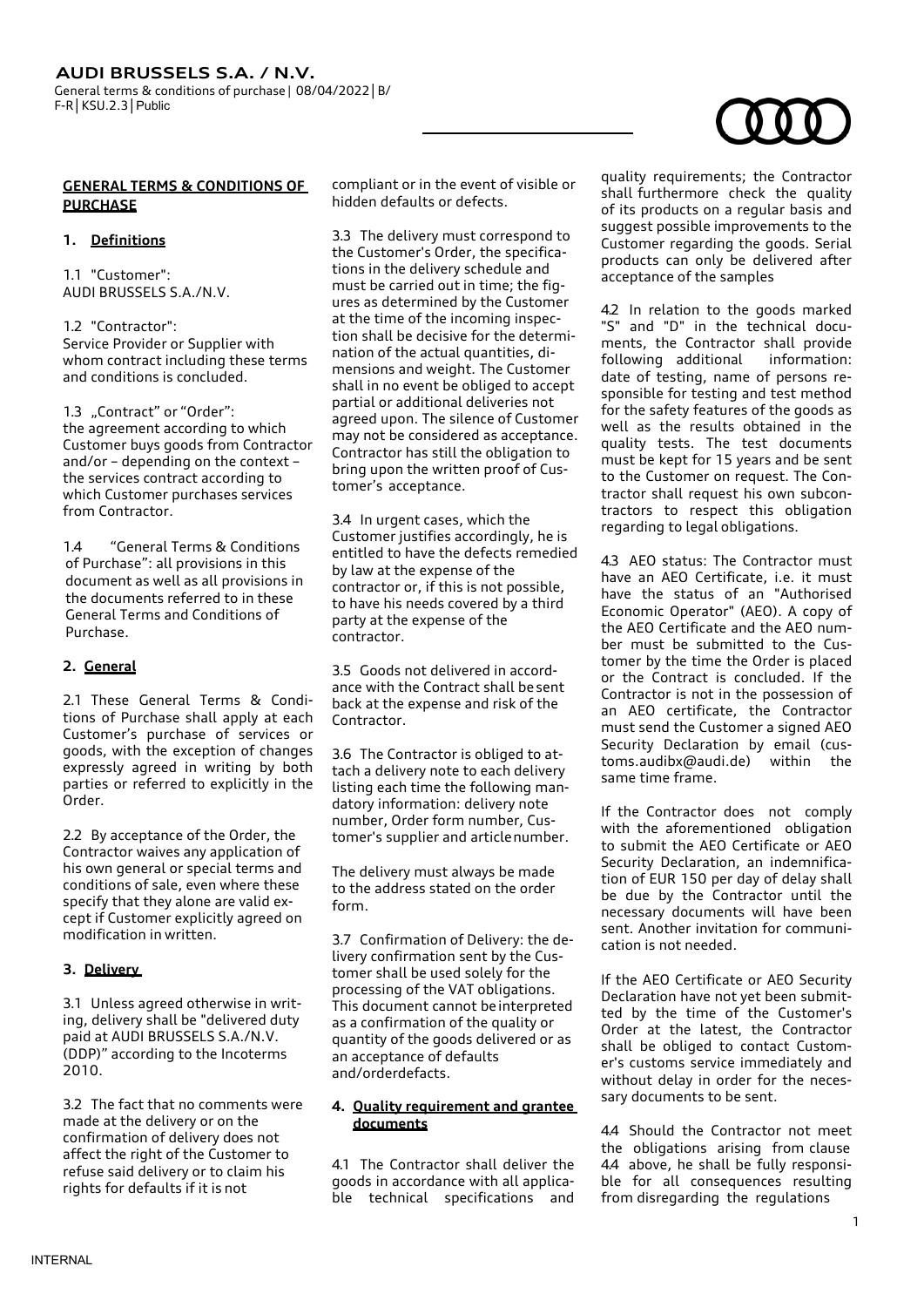General terms & conditions of purchase | 08/04/2022│B/F-R│KSU.2.3│Public

and provisions of the AEO statute.

The Contractor shall compensate the Customer for all additional costs resulting from the loss of the AEO status (including salary costs if a new employee has to be appointed, damage to reputation) estimated at a fixed sum of EUR 100,000 unless the Customer proves a more substantial actual damage. The Contractor shall also indemnify the Customer against all legal and administrative proceedings concerning the AEO certificate.

4.5 Contractor guarantees that he may deliver Customer by delivery of output products with the delivered goods and parts during 15 years after termination of the commercial relationship under acceptable conditions.

#### **5. Delivery Period and Date**

5.1 Unless explicitly agreed otherwise, the delivery period and delivery date are binding.

a) For services carried out over a longer period of time, the delivery period shall commence at the time of the Order and end at the time stated in the Order form under the heading "Delivery period".

b) For the delivery of goods, the delivery period stated in the Order form shall apply, unless a different period has been agreed in writing with the Customer's responsible department.

c) For the execution of projects, the delivery time communicated by the competent department of the Client shall apply, unless a time frame is indicated in the specifications.

d) If the competent department of the customer does not specify a delivery date, the delivery period shall begin on the date of the order form issued by the customer.

5.2 If the delivery date or delivery period has not been met, the Contractor shall pay a compensation of 8% of the Order value (plus VAT) with a minimum amount of EUR 125. He shall also pay a default interest of 1% of the order price (including VAT) per month without any prior written notification being necessary.

5.3 If the Order relates to a framework agreement, the fixed-sum compensation shall, in the case of the set delivery date or delivery period

being exceeded, amount to 15% of the total value of the framework agreement (plus VAT) with a minimum amount of EUR 125. The default interest is 1% of purchase price per month without the need for prior notice of default.

5.4 If the goods ordered are not sent in due time, the Contractor shall store the same in an appropriate manner at its own risk and expenses in order to avoid damage.

5.5 As soon as the delay has extended to a period of 15 (fifteen) days, the Customer shall have the right to terminate the Contract without jurisdictional intervention after giving prior notice of the default to the Contractor, who omits to rectify the default within 8 calendar days following reception of the notice.

#### **6. Packaging**

6.1 The Contractor shall ensure due and proper packaging, labelling, identification and transportation of the goods in accordance with the instructions of the Customer and the carrier involved and in accordance with the applicable laws and regulations of the transit countries and the destination country.

6.2 Prior to the dispatching the goods, the Contractor shall inform the Customer in an adequate manner in writing of any hazardous, toxic, harmful substances related to the goods purchased or substances that are subject to restrictions. Furthermore the Contractor shall send to the Customer all special handling instructions in this regard, which are necessary to inform the carriers, the Customer and their respective employees of the appropriate measures to be taken for the handling, transportation, processing, use and disposal of the purchased goods, containers and packaging. The Contractor shall reimburse and compensate the Customer for all costs incurred through improper packaging, labelling, identification or transportation.

#### **7. Transfer of Risk**

Transfer of risk from the Contractor to the Customer shall ensue on the effective delivery, i.e. delivery duty paid, of the goods at the agreed location by the Contractor or his transporter unless agreed otherwise in the Order form.

#### **8. Orders/Order extension**

8.1 Orders are issued exclusively by the Procurement Department. Any acceptance of Orders from other departments of the Customer shall not be binding on or valid for the Customer and may not be opposed to Customer.

8.2 The Customer can request a Change in the goods or services ordered if this is reasonably necessary or appropriate in view of the circumstances. Unless otherwise agreed, the Supplier shall implement the change within a reasonable period of time within 14 days of receipt of the Customer's request for change. With regard to the change, whether additional or reduced, and the delivery date, the parties undertake to reach agreement together. If no agreement can be reached within a reasonable period of time, and at the latest within one month after the change requested by the Customer, the Customer shall have the discretionary right to choose whether to continue the delivery of the goods and services without the requested change under the original contractual terms and conditions, to accept the delivery with the requested changes at the higher or lower price offered by the Supplier, or to terminate the contract with immediate effect by written notice to the Supplier without judicial intervention and without owing any compensation to the Supplier.

8.3 In the case of Order modifications, the Contractor shall submit all necessary documentation to the Procurement Department. The execution of Order modifications requires a written Order from the Procurement Department.

8.4 Services or deliveries by the Contractor carried out without any official Order shall be regarded as a service/delivery executed fully at the Contractor's own risk and shall not have to be paid or compensated for by the Customer.

8.5 Contractor stands up for his complete check of the local conditions and that he had inspected the documentation about the realization of services before making or accepting any offer. He also guarantees that he controlled all technical and other regulations which must be respected.

# **AUDI BRUSSELS S.A. / N.V.**

General terms & conditions of purchase | 08/04/2022│B/F-R│KSU.2.3│ublic 2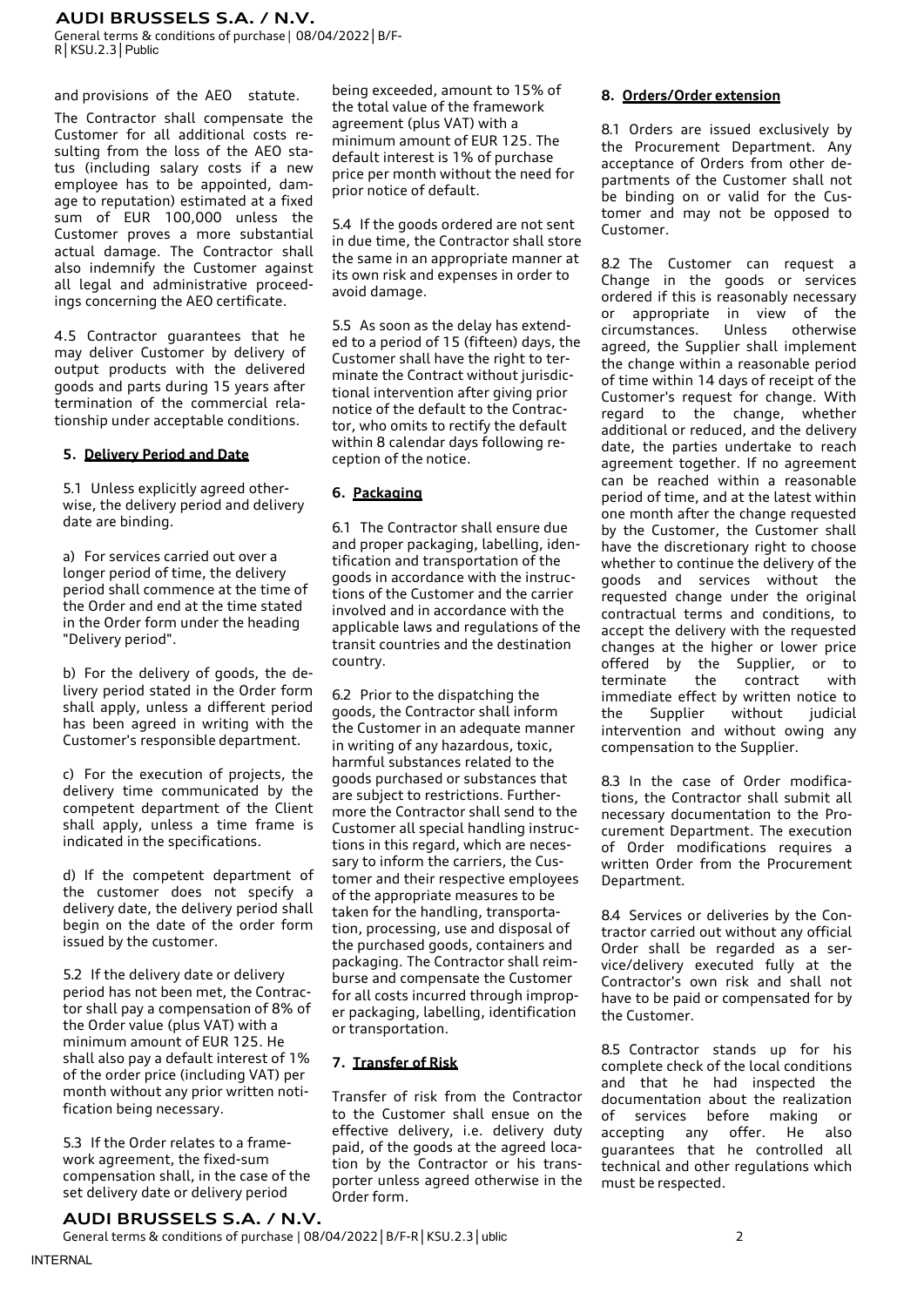General terms & conditions of purchase | 08/04/2022│B/F-R│KSU.2.3│Public

## **9. Price and Payment Terms**

9.1 The prices specified in the Order shall include storage, administration, packaging, transport and insurance costs, as well as all other expenses, costs and fees of the Contractor. There shall be no price increases based on changes in raw materials, design, processing, packaging dispatch methods, delivery date, location or price changes of raw materials.

9.2 Invoices must be addressed to AUDI BRUSSELS S.A./N.V.,

Finanzwesen, Britse Tweedelegerlaan 201, B - 1190 Brussels. The Order form number, supplier number, delivery note number communicates by Customer and article number must be stated on each invoice. Invoices without this information shall not be processed or paid. Inadequate invoices shall result in the Contractor forgoing all payment entitlements until correct invoice is sent.

9.3 Payments shall be made in accordance with the terms and conditions agreed in the Order form.

9.4 Unless otherwise stipulated in the order form, payment shall be made within 60 days net from receipt of the invoice by the client or from the actual delivery or performance of the service, whichever is later.

9.5 Any delay in payment by the Customer due to any circumstances described in this Article 9, shall not result in any compensation right for the Contractor.

9.6 The Contractor shall not be entitled, without prior written approval from the Customer, which may not be unreasonably withheld, to assign his claims vis-a-vis the Customer or have them collected by third parties. Consent is considered granted in the event of extended retention of title. Should the Contractor assign his claims against the Customer to third parties without in the contrary of the sentence before, the Customer shall be entitled to make payment to the Contractor or the third party with the effect of discharging the debt.

9.7 The Contractor shall not be entitled to act on his own and execute Orders that have not been confirmed in writing. Should the Contractor nevertheless perform services or provide goods for the benefit of the Custom-

er, these shall not be paid or otherwise compensated for, unless the services or goods delivered were/are necessary to protect the safety of personnel or plant premises or statutory regulations. In case of unauthorised action, the Contractor shall assume sole liability and indemnify the Customer fully and unconditionally (also in financial terms) against any legal procedures, claims for damages and other complaints or claims resulting from such action.

#### **10. Warranty**

10.1 The Contractor expressly guarantees that all goods and services that are the subject of the Order, as a whole as well as in all com- ponents,

a) comply with the instructions, specifications, drawings, samples or<br>descriptions provided by the descriptions provided by the Customer and the latest industrial standards applying at the time of delivery,

b) comply at the time of transportation and delivery with all applicable local, regional, national and international laws, regulations, agreements, EU-provisions and treaties,

c) are of high commercial quality, marketable and suitable for the purpose for which goods or services of this type are normally supplied,

d) are of high commercial quality and suitable for the purpose for which the goods or services were purchased, and

e) are made of the highest quality materials, marketable and free of visible or hidden defects.

If Customer's instructions do not correspond to the applicable industrial regulations, it's Contractor's duty to inform Customer immediately to beware the conformity with these regulations.

Contractor shall realize all necessary controls to beware quality regulations.

10.2 These warranties shall continue to be valid beyond inspection, testing, acceptance and payment of the goods/services purchased by the Customer.

Without prejudice to the right of the Customer to terminate or to cancel the Contract and to other legal remedies, the Contractor shall reimburse and compensate the Customer for all costs and losses or damages incurred directly or indirectly by the Customer due to unusable or defective goods. This includes but is not limited to environmental or property damage or personal injury suffered by the Customer or any third parties as well as any of their employees.

10.3 This warranty shall be valid for a period of two years as from delivery date unless a longer period is given by law.

10.4 The Contractor shall inform the Customer in writing without delay if the Contractor becomes aware that the delivered goods or performed services, as a whole or partially is or could be harmful to persons or property.

10.5 The Contractor guarantees that the goods delivered and/or services performed by the Contractor do not infringe any intellectual property rights of third parties and shall hold the Customer harmless against all claims made by third parties on the basis of such rights.

10.6 Any violation of guarantee obligation will be considered as a default. Con- tractor has to carry out all costs for rectification and supplementary per- formance and to indemnify Customer for all caused damages.

#### **11. Liability and remediation**

11.1 The rights and remedies reserved for the Customer in these General Terms and Conditions of Purchase apply in addition to any other legal remedies available under the law.

11.2 The Contractor shall reimburse and compensate the Customer for any incidental and consequential losses and damages, especially loss of profit, that is suffered through breach of the Contractor's obligations or warranties. This includes, not exclusivily, costs, expenses and losses incurred by the Customer directly or indirectly (a) through the testing, sorting, handling, reworking, repair or exchange of defective goods, (b) as a result of production stoppages, (c) through the running of recall campaigns, custom-

# **AUDI BRUSSELS S.A. / N.V.**

General terms & conditions of purchase | 08/04/2022 | B/F-R | KSU.2.3 | ublic 3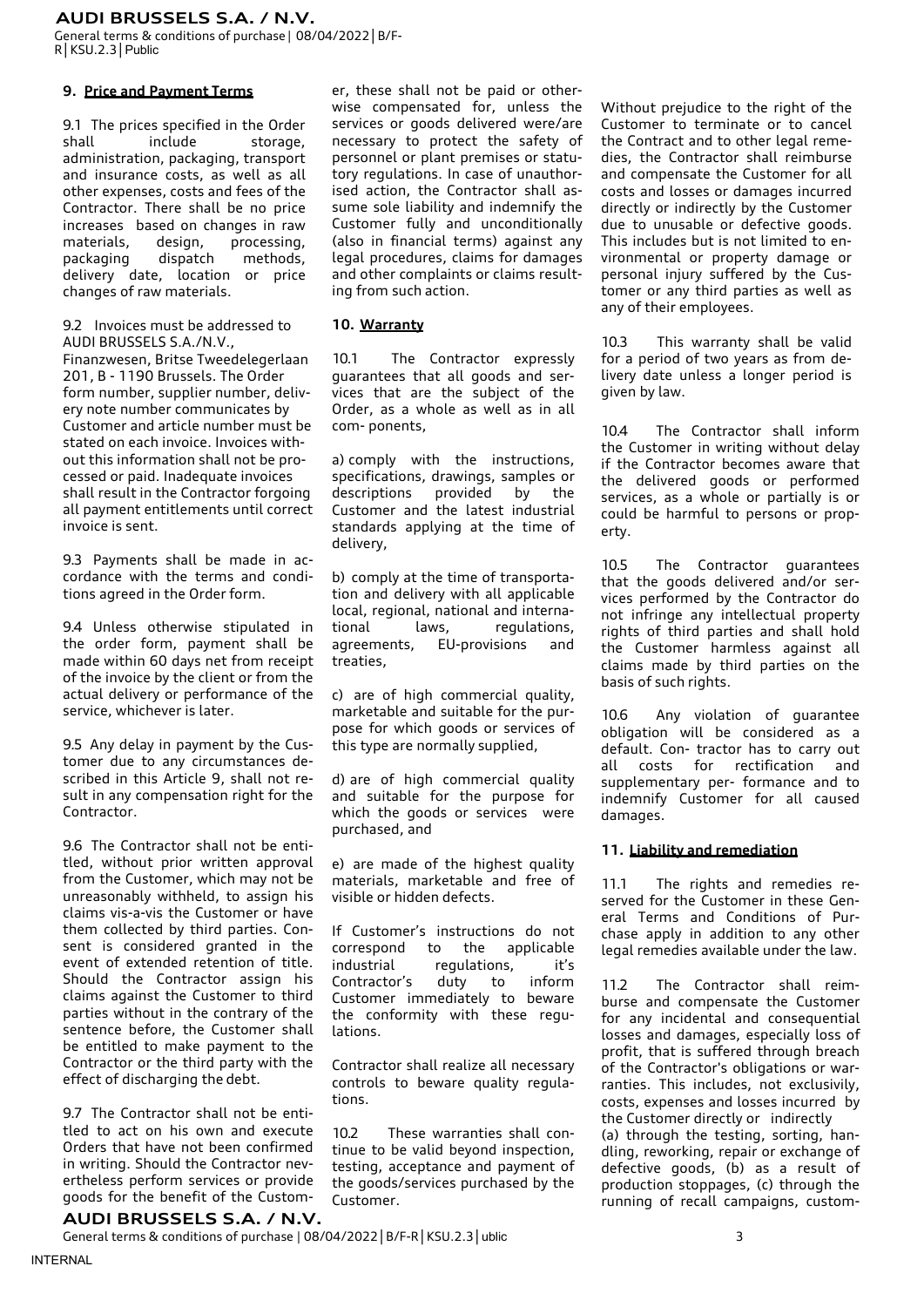General terms & conditions of purchase | 08/04/2022│B/F-R│KSU.2.3│Public

er operations or other fault rectification measures, or (d) as a result of personal injury (including death) and/or property/environmental damage caused by the defective goods.

11.3 Loss or damage of Customer shall include reasonable lawyers' costs, expenses and other fees, arbitration and court costs, as well as all other handling costs and expenses.

# **12. Confidentiality**

12.1 The Contractor undertakes to treat confidential all information which he obtains during the negotiation and execution of the Contract and not to use this for his own needs or for third parties. All documents, programs, access codes, etc. obtained from the Customer may not be passed on or published in any way whatsoever. The Customer's terms and conditions, i.e. the " Confidentiality agreement " form shall apply in this regard (Form 2688bis, in the version applicable at the time of the offer or, in case there was no offer, in the version applicable at conclusion of the Contract).

12.2 The Contractor guarantees that all of his personnel, his suppliers or subcontractors as well as their respective employees shall comply with the confidentiality obligation.

12.3 Reference may only be made to the business relationship with the Customer in the Contractor's advertising with the express written consent of the Customer.

12.4 Contractor shall respect strictly the regulation of Customer about interdiction to take photos. Contractor shall therefore ask all documentation to Customer.

# **13. Data protection provisions**

13.1 Within the framework of the Agreement, Customer, in its capacity of data controller, will be processing personal data of representatives or other identifiable contact persons within the Contractor's organization. such as their name, title, address, telephone number, workplace facsimile number, e-mail address, medical data and time registration data.

**AUDI BRUSSELS S.A. / N.V.** 13.2 This processing shall occur for the purposes of properly performing the Agreement and the

obligations thereunder, for organizing and maintaining a proper supplier administration within the Customer, for protecting the safety and for contacting the Contractor in case of any problems or issues, for payment and handling of bills. Consequently, the legal grounds upon which this processing activity shall be based are, as the case may be, the consent of the natural persons whose data will be processed, the necessity for the performance of the Agreement and Customer's legitimate interests in organizing and maintaining a proper supplier administration, protecting the safety and communicating with the Contractor.

13.3 The personal data of representatives or other identifiable contact persons within the Contractor's organization may be shared with the following categories of recipients, some of which may be acting as data processor on behalf of the Customer: IT service providers, hosting providers, other entities within the Custom- er group, public authorities and legal and tax advisors, police and other suppliers for organization of a project. In case of transfers outside the European Union, the Customer shall ensure suitable safeguards via appropriate contractual clauses in accordance with applicable data protection legislation.

13.4 The personal data of representatives or other identifiable contact persons within the Contractor's organization shall be stored for as long as necessary for the purposes described above, and in any event for a period of ten years as from the termination of the Agreement, which correlates to the applicable statute of limitations.

13.5 In accordance with applicable data protection legislation and to the extent allowed thereunder, representatives or other identifiable con- tact persons within the Contractor's organization of which Customer is processing personal data have the right to request access to and rectification or erasure of their personal data, to restricting of the processing, to object to the processing as well as the right to data portability via datap- [rotection.audibx@audi.de.](mailto:rotection.audibx@audi.de) In addi- tion, these persons also have the right to lodge a complaint with the relevant Data Protection Authority.

13.6 The Contractor shall take the necessary measures to inform the representatives or other identifiable contact persons within the Contractor's organization of the processing of their personal data by the Customer and their associated rights as described in this Article 13.

13.7 To the extent the Contractor will be processing personal data on behalf of the Customer as part of the Agreement, the Contractor and the Customer shall enter into a data processing agreement in accordance with applicable data protection legislation.

13.8 The Contractor shall indemnify the Customer against all claims asserted by third parties, including the Committee for the Protection of Privacy, in the context of the processing of personal data within the meaning of the Data Privacy Act of December,8 1992. This shall apply, in particular, where Contractor's actions or negligence resulting from the processing do not comply with the relevant statutory and/or contractual obligations.

13.9 In the event of legal proceedings relating to the processing of personal data, the Contractor shall indemnify the Customer for all costs and obligations (including lawyers' fees, court costs, etc.) resulting from the legal proceedings. This also ap- plies to all claims or compensation/damages the Customer is condemned to pay as a result of non- compliance with the contractual of legal obligations by Contractor.

13.10 If Contractor gets access to personal data of Customer's staff and/or shall treate those in Customer's order, Contractor shall sign a data processing agreement. If such an agreement is not proposed spontaneously by Customer, Contractor shall ask for it (dataproctectionaudibrussels@audi.de).

# **14. Force majeur**

14.1 Any delayed execution by a party of his obligations under the Contract shall be deemed excused if and to the extent that such delay is attributable to an event that is beyond the control of such party and occurred without his fault or negligence. This includes, for example, natural disasters, sabotage, fire,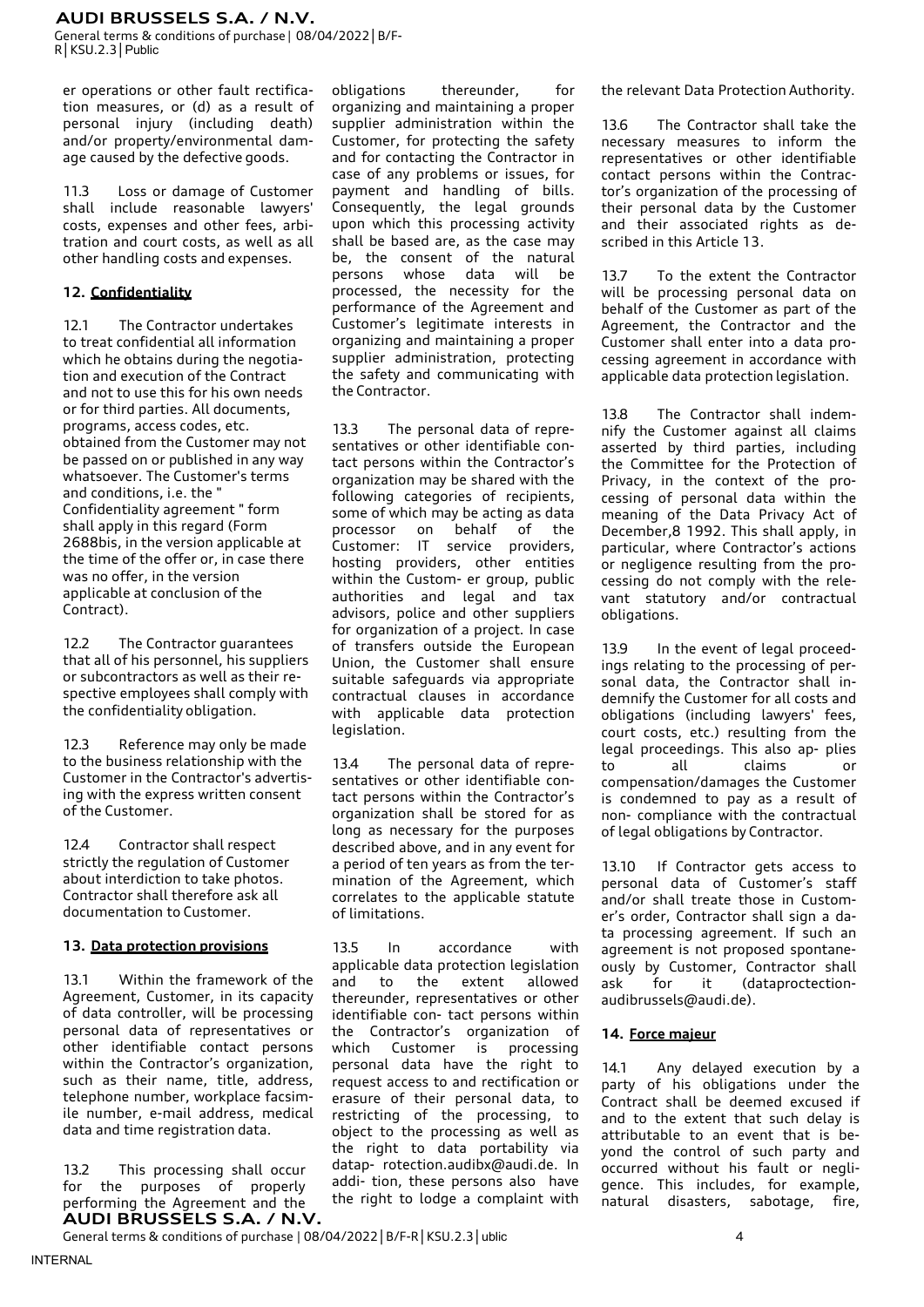General terms & conditions of purchase | 08/04/2022│B/F-R│KSU.2.3│Public

flooding, explosions, administrative measures or war.

14.2 If the Contractor cannot perform his services due to insolvency or a lack of financial resources or can only do so with a delay, this reason shall be deemed to lie in the sphere of influence of the Contractor and not to be considered force majeure.

14.3 Changes in prices or the availability of materials or components shall not release the Contractor from its performance obligation; this risk shall be borne by the Contractor. Also deemed not to constitute exemption from liability are: labour conflicts, lack of means of transport, general scarcity of raw materials, energy consumption restrictions, confiscation or seizure, or similar circumstances of the risk area of Contractor.

14.4 In each and any case, the Contractor must:

a) notify the Customer without delay of the event that could cause a delay b) give the Customer's Orders top priority in connection with all available capacities, and

c) resume performance as soon as the reason for the delay has been remedied.

14.5 Notwithstanding the foregoing, the Customer shall be able to cancel any Order without any liability vis-a-vis the Contractor if the service provided by the Contractor is - regardless of the cause - performed more than 15 calendar days later than the specified delivery date (see 5.5).

# **15. Intellectual property**

15.1 All Drawings, technical descriptions, templates, models, ideas, inventions, concepts, findings, copyright-protected works, patents, samples, copyrights, trademarks and trade secrets given to the Contractor before or after entering into the Contract and all intellectual property rights related hereto shall remain the exclusive property of Customer. These may not be used, copied, duplicated or transmitted to or brought to the knowledge of third parties without the Customer's consent.

15.2 The Contractor shall not use any trademark, logo's or other material of the Customer for advertisement or any other purpose without the explicit written consent of the Customer. The Contractor shall, in case of explicit written consent of the Customer, follow all instructions of the Customer regarding the use and presentation of brand attributes or logos. The Customer can revoke his consent at all times without justification and without further notice.

15.3 After completion of the Orders, all material belonging to the Customer which has been given for the realization of the Contract shall be automatically returned to the Customer without any notification of Customer.

15.4 All intellectual property rights related to goods or services developed, created or delivered by the Contractor on behalf of the Customer belong to the Customer. The Contractor shall pass on all these data, inventions and information to the Custom- er without delay and assign these to the Customer together with all related intellectual property rights.

15.5 The Contractor shall indemnify and hold the Customer harmless against any and all third party claims alleging infringement of their intellectual property rights (such as, but not limited to patent rights, trademark rights, design rights, trade secrets or copyrights) by the products of services supplied by the Contractor. Contractor shall indemnify Customer for all damages caused by his utilization.

#### **16. Third-party performance**

16.1 The Contractor shall perform his services in a completely free and independent manner and is at all times responsible for his actions. The Contractor shall not be subject to any mandatory instruction, regulation or order from the Customer for realization of his services. There shall be no relationship of subordination between the Customer and the Contractor or any of his employees.

16.2 The tasks carried out by the employees of the Contractor shall be performed under the responsibility and supervision of the Contractor at all times.

16.3 The Contractor shall be able to freely choose free time,

though shall be obliged to take Customer's general holiday periods into consider- ation for the organisation of his ser- vices. The Customer shall send this information to the Contractor's cen- tral contact partner as soon as such a period is known.

16.4 Where necessary for the provision of services/delivery of goods, the Customer shall grant access to the required information and documents. Customer's personnel can be consulted at reasonable and previously agreed upon times on the subject of organisation as well as the Custumer's procedures and working methods.

16.5 The Customer shall have the right to require the Contractor's personnel to carry out one or more business trips if the Customer deems this necessary.

16.6 The Contractor shall indemnify the Customer for all costs and liability resulting from any legal proceedings regarding a change of status of an employee of the Contractor to an employee of the Customer.

### **17. Social and tax liabilities**

17.1 The Contractor shall comply with all statutory provisions related to taxes and social insurance applying to employers.

17.2 By accepting the order, the Contractor confirms with the acceptance of the Order that no social insurance contributions, wages or taxes are outstanding. After acceptance of the Order and before commencement of the performance of services as well as with the submission of each invoice at the latest, the Contractor must provide proof that no social insurance contributions or wages (Article 35 ff. of the law dated 12 April 1965 on the protection of employees' pay, Article 30a and 30b of the law dated 27 June 1969 on social insurance for employees) or taxes are outstanding (Articles 402 and 403, CIR 92).

17.3 Should the Customer discover at the time of payment of an invoice that social insurance contributions, wages or taxes are outstanding, including debts owed to subcontractors, the Customer shall be entitled to make deductions from the invoices and pay, the withheld amounts direct-

# **AUDI BRUSSELS S.A. / N.V.**

General terms & conditions of purchase | 08/04/2022 | B/F-R | KSU.2.3 | ublic 5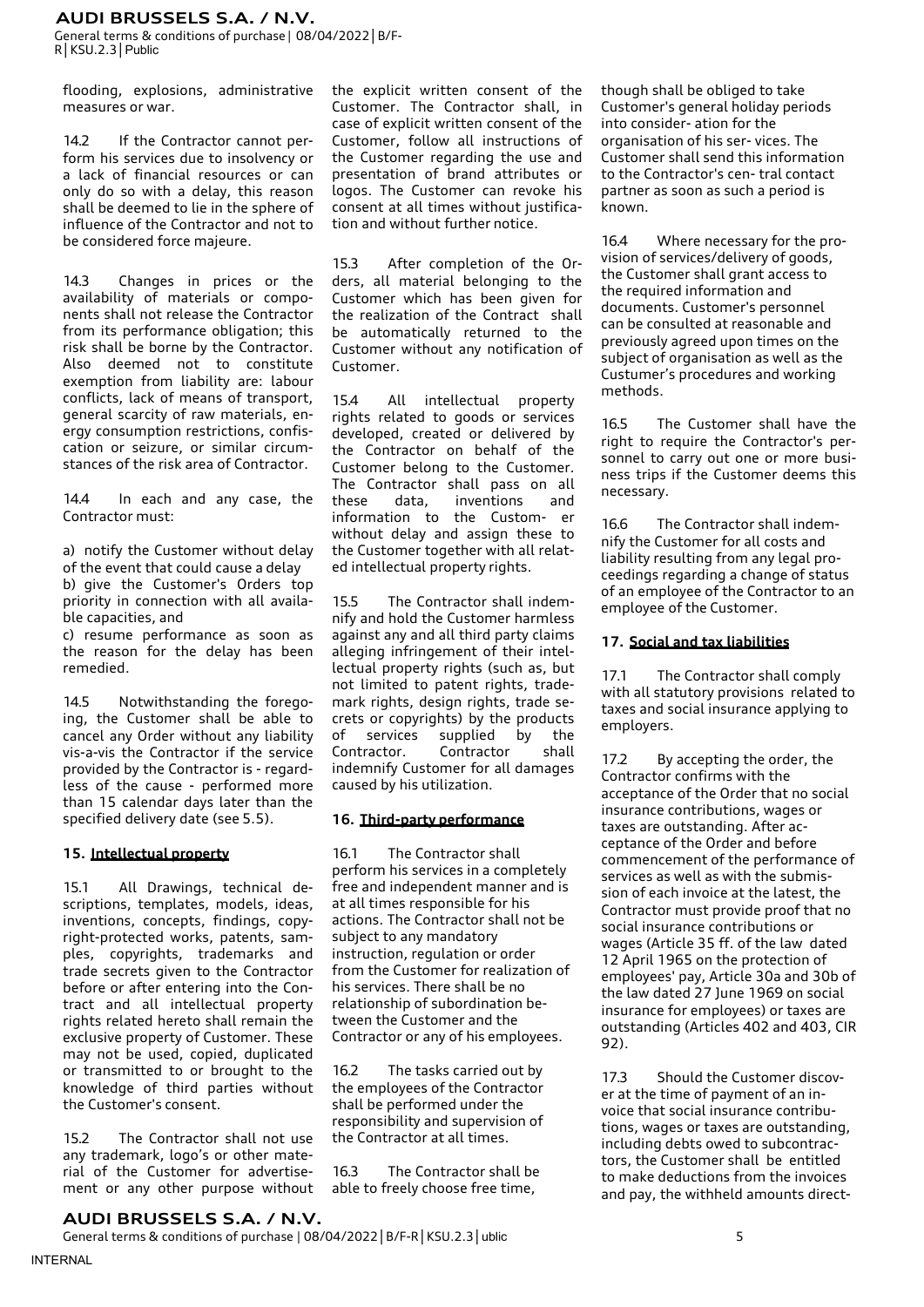General terms & conditions of purchase | 08/04/2022│B/F-R│KSU.2.3│Public

ly to the revenue and social insurance authorities or subcontractors.

17.4 The Customer is entitled to request at any moment proof of payment of the aforementioned obligations. The Contractor shall be obliged to submit such proof within 30 days of the request. The Customer shall have the right to suspend all payments during this period until the requested proof has been received.

17.5 The payments made in accordance with the statutory obligations to the revenue or social insur-17.6 ance authorities, the employees of the Contractor, in favour of a subcon- tractor or with the aim of paying off debts of the subcontractor shall be subtracted automatically from the invoices payable to the Contractor.

17.6 The Contractor shall indem- nify the Customer against all claims made by a revenue or social insurance authority or by employees of the Contractor or subcontractor for payment of social insurance contributions, wages or taxes in accordance with the statutory obligations under Article 35 ff. of the law dated 12 April 1965 on the protection of employees' pay, Articles 30a and 30b of the law dated 27 June 1969 and/or Articles 402 and 403 of the CIR (in the applicable ver- sion of offer, or if no offer is given, the applicable version during elabora- tion of contract).

# **18. Subcontractors**

18.1 Unless with the prior written approval of the Customer, the Contractor shall not work with subcontractors for realization of the Contract. Approval will be given only for singular subcontractors. Absence of a prior explicit written confirmation is considered to be a substantial default and shall give the Customer the right to terminate the Contract without prior notice, without judicial intervention and without compensation. The Contractor is liable for a compensation for termination of the contract with his subcontractors as well as for any other losses of the Customer.

18.2 Furthermore the Customer shall have the right to deny access to the plant to all subcontractors not approved by the Customer. Only the Contractor can be held liable for compensating the subcontractors and the Contractor shall indemnify the Customer for all claims of the subcontractors.

18.3 The Contractor will at all times remain fully responsible for the services carried out by subcontractors. If the Customer approves the subcontractor of the Contractor, the Contractor shall ensure that the subcontractor will comply with these General Terms and Conditions of Purchase and the Contract.

# **19. Foreign employers**

19.1 Any Contractor, whose place of business is located outside of Belgium, undertakes to follow all applicable laws and regulations both from Belgium as the country, in which the Contractor's place of business is lo- cated. Corresponding is valid as long as another legal system is applicable for a part of the Contract, especially for transit of goods or services.

19.2 The Contractor shall obtain all permits and documents necessary to perform his services in Belgium. This includes a residence permit, a working permit, Limosa-documents (L1) available at [www.limosa.be a](http://www.limosa.be/)nd any other documents, proving his membership to a social security insurance fund and the payment of the appropriate contributions. The Contractor shall keep a copy of these documents available for inspection.

19.3 The employees shall at least receive a minimum wage as foreseen in Belgium which shall be timely paid by the Contractor in accordance with the applicable law.

19.4 Employees shall receive at least the minimum wage applicable in Belgium, which is paid by the Furnisseur, a service provider, within the time limits and in accordance with the provisions relating to the minimum wage and in compliance with the legislation in force in Belgium.

# **20. Set-Off/ right of retention**

20.1 The Customer shall be entitled to offset any claims or those of his group companies against the assets of the Contractor or one of the with him bounded group companies under the Contract.

20.2 Contractor may charge sup-

plementary costs or retain goods against Customer only if his claims are not contested are legally established.

### **21. Insurance**

21.1 The Contractor shall take out an unlimited liability insurance policy for the duration of execution of the Contract with common industrystandard conditions.

21.2 At the request of the Customer, the Contractor shall provide the Customer with insurance certificates without delay as proof of compliance with this provision.

# **22. Waiver declaration**

Any waiver of the Customer to file an action for breach of contract or to exercise his rights under these General Terms and Condition of Purchase or the Contract shall not be considered as a waiver of the right to file an action for any future breach of contract.

# **23. Sustainability (Compliance)**

23.1 The Contractor shall meet the sustainability requirements stipulated by the Volkswagen Group in the Code of Conduct for Business Partners [\(https://www.volkswagenag.com/pre](https://www.volkswagenag.com/presence/nachhaltigkeit/documents/policy-intern/2019_Code_of_Conduct_for_Business_Partners-DE-EN.pdf)  [sence/nachhaltigkeit/documents/poli](https://www.volkswagenag.com/presence/nachhaltigkeit/documents/policy-intern/2019_Code_of_Conduct_for_Business_Partners-DE-EN.pdf)  [cy-in-](https://www.volkswagenag.com/presence/nachhaltigkeit/documents/policy-intern/2019_Code_of_Conduct_for_Business_Partners-DE-EN.pdf)

tern/2019 Code of Conduct for Busi

ness Partners-DE-EN.pdf) in the version applicable at the time of the offer or, in case there was no offer, in the version applicable at the conclusion of Contract) and containing a.o. stipulations against corruption and money laundering, stipulations regarding import and export controls and free competition).

23.2 The Contractor acknowledges that it has read and approved the sustainability instructions and Code of Conduct for Business Partners set out on the website, as well as the declaration by Volkswagen AG (in the annex or available at

www.vwgroupsupply.com, in the version applicable at the time of the offer or, in case there was no offer, in the version applicable at the conclusion of contract).

23.3 The Customer shall have the right of audit in Order to monitor the compliance with aforementioned pro-

# **AUDI BRUSSELS S.A. / N.V.**

General terms & conditions of purchase | 08/04/2022 | B/F-R | KSU.2.3 | ublic 6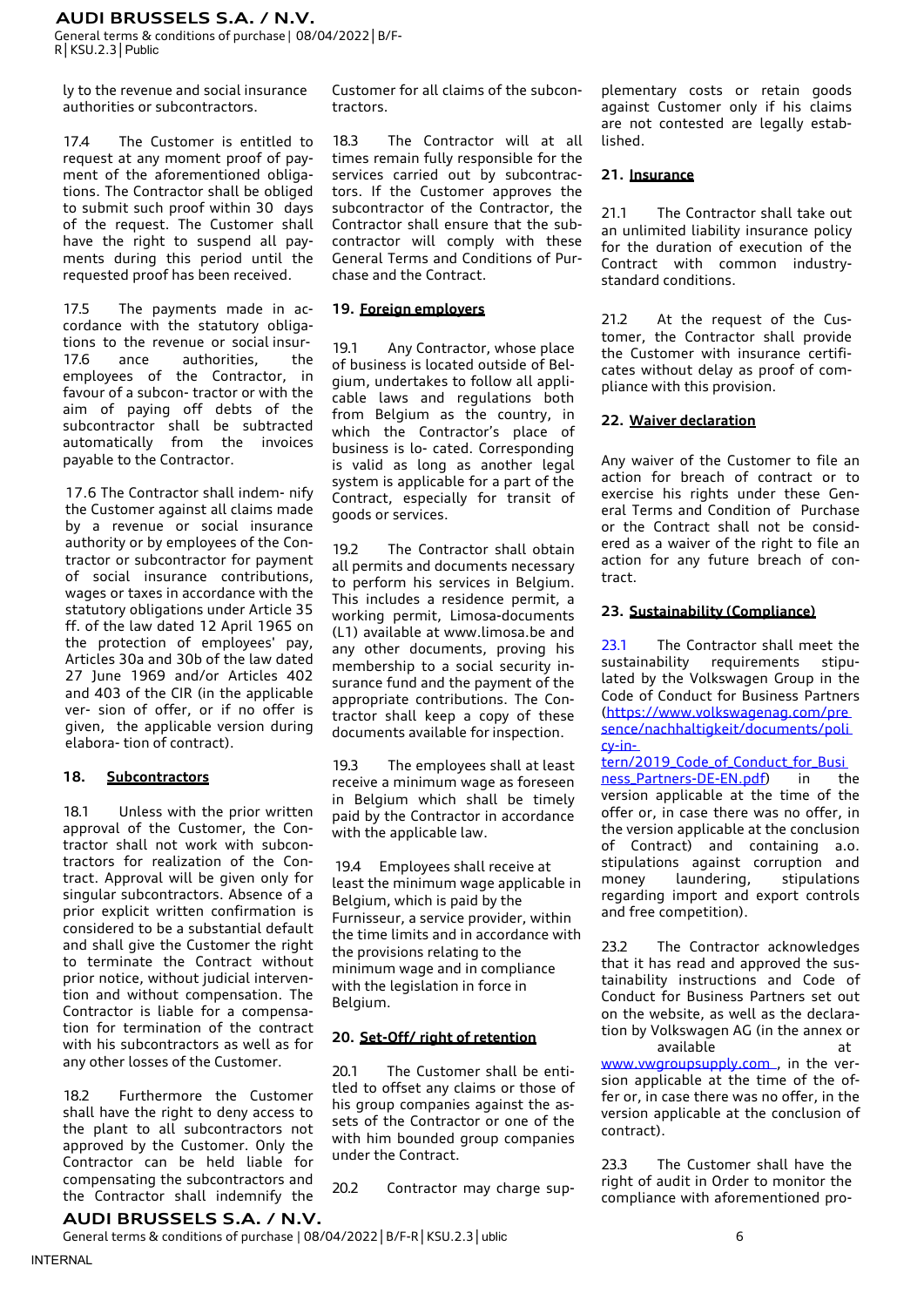General terms & conditions of purchase | 08/04/2022│B/F-R│KSU.2.3│Public

vision. In Order to achieve this goal, the Contractor shall support the Customer to the best of the Contractors knowledge and belief and provides all documents and information necessary for the Audit.

23.4 Contractor shall inform Customer immediately about all researches du to institutional investigation.

## **24. Environmental protection**

24.1 The Contractor undertakes to comply with all regional, federal and European regulations relating to envi- ronmental protection.

24.2 In the context of the GHS regulation relating to chemical substances and chemical mixtures, the Contractor undertakes to adhere strictly to the REACH regulation (1907/2006/EU and the CLP regulation (1272/2008/EU).

24.3 The Contractor shall apply best practices for environmental protection in view of saving energy, water and other natural resources, avoiding waste, substances harmful to the ozone layer and reducing the release of greenhouse gases, volatile organic compounds and other substances harmful to health or the environment for the realization his ser- vices and his deliveries of goods.

24.4 If the aforementioned conditions are not met, the Customer shall have the option to request improvement or new delivery of the goods (and to return the non-compliant goods), to terminate or cancel the Contract pursuant to Art. 26.

24.5 The Customer shall be entitled to demand compensation for any direct and indirect losses or damages caused by the Contractor and to suspend all payments until the Contract is carried out in a due and proper manner.

24.6 If Contractor has to fulfil an order about CE-regulations (including delivery of CE-devices), Customer's general specifications of Energy shall apply. It's Contractor's duty to ask Customer this documentation.

24.7 If Contractor has to fulfil an order about scrap metal, scrap, taking in charge scrap and/or treat scrap, Customer's general specifications of scrap shall apply. It's Contractor's duty to ask Customer this documentation.

# **25. IT-Security**

The IT-Security Guidelines attached in Annex 1 of the General Conditions.

# **26. Termination**

26.1 The Customer shall be entitled to terminate the Contract partially or in a whole without any liability vis-a-vis the Contractor if the Contrac- tor infringes upon any of the terms and conditions of these General Terms and Conditions of Purchase or the Contract, declares that it will not meet its obligations and does not remedy the negligence or default or does not meet his obligations within

10 calendar days after receipt of a registered letter of the Customer, in which the negligence or default is confirmed.

This is especially valid, but not exclusively, in case of repetition of nonconform delivery regarding to agreement or delay of delivery conform point 5.5, in case of violation of point 4.3., 17 or 24, for any violation of confidentiality, data protection of valid internal directives of Customer or in case of refusal of audit as stated in point 23, etc.

26.2 In urgent cases, which are considered discretionarily by Custom- er, and if Contractor's behaviour is culpably, Customer is entitled to hire a third party on charge of Contractor to execute the contract or to end the Contract. Contractor is not entitled to claim any damages in these cases. Orders fulfilled by third party may not be invoices by Contractor. Contractor loses all rights therefore.

26.3 The Contract can be terminated with immediate effect and without any liability vis-a-vis the Con- tractor if any of the following or com- parable events occur:

a) the Contractor is not able to pay his bills,

b) the Contractor lodges a voluntary bankruptcy petition, or goes into jurisdictional restructuring,

c) a bankruptcy petition is

submitted against the Contractor,

d) the Contractor goes into liquidation,

e) an official receiver is appointed for the Contractor,

f) the Contractor discontinues its business activity or threatens to discontinue its business activity.

26.4 In case of contract termination given by Customer for abovementioned reasons, Contractor is not entitled to claim any compensation.

# **27. Services**

The present General Terms & Conditions of Purchase are valid for the purchase of goods as well as for the purchase of services.

### **28. Severability clause**

Should any term or condition contained in the Contract or these General Terms and Conditions of Purchase prove to be invalid or unenforceable under a law, regulation or any other legal source, such term or condition shall be applicable as legally allowed. The remaining provisions of the Contract or General Terms and Conditions of Purchase shall remain in force without any restriction.

# **29. Applicable law**

These General Terms and Conditions of Purchase are subject to Belgian law unless otherwise expressly agreed in writing by the parties.

# **30. Courts of jurisdiction**

30.1 In case of dispute the place of jurisdiction is Brussels.

30.2 If the Customer ist he plaintiff, he shall have the possibility to go to any court of his choice within the limits of the applicable law.

General terms & conditions of purchase | 08/04/2022│B/F-R│KSU.2.3│ublic 7